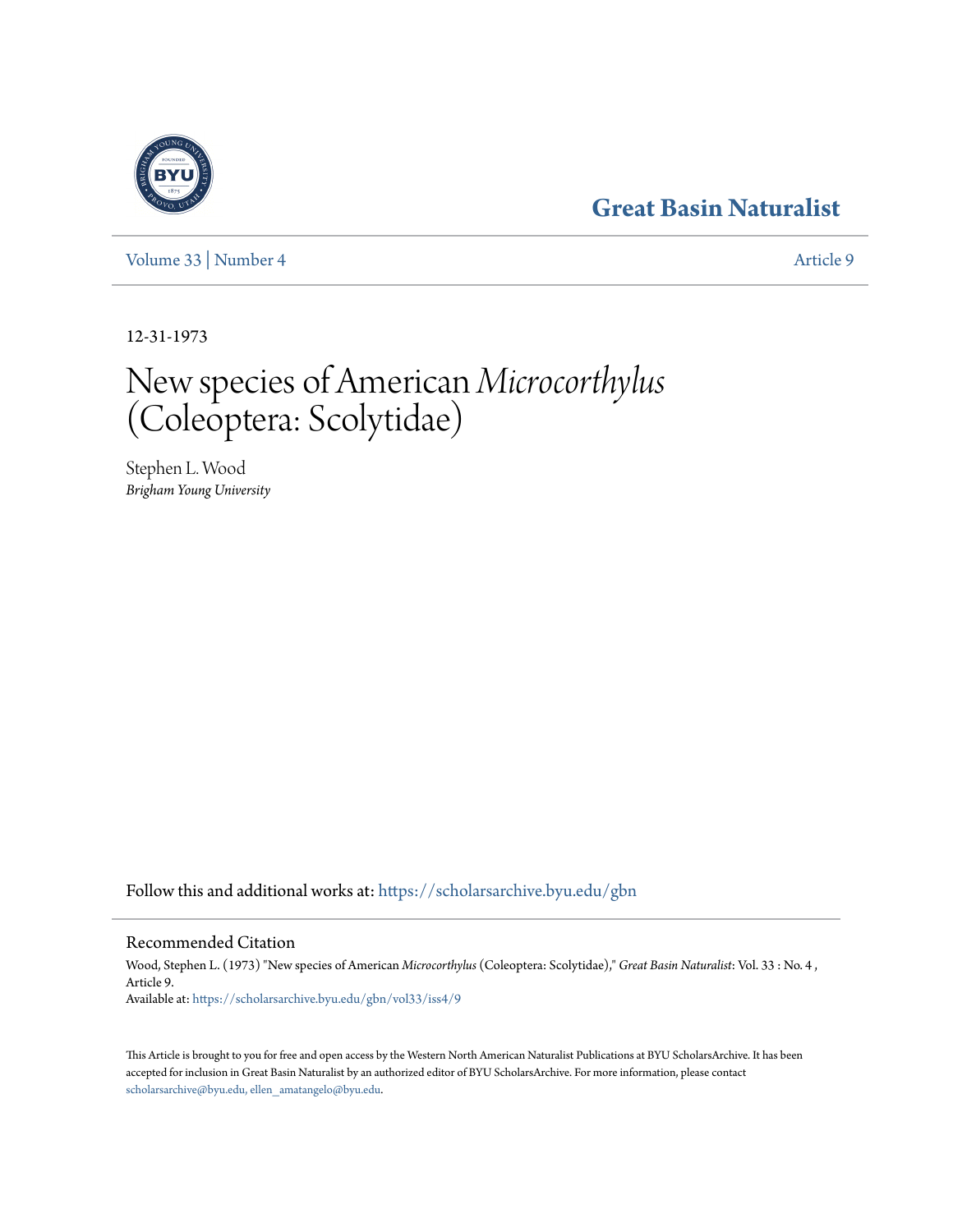# NEW SPECIES OF AMERICAN MICROCORTHYLUS (COLEOPTERA. SCOLYTIDAE)^

#### Stephen L. Wood<sup>2</sup>

ABSTRACT. Species described include: Microcorthylus demissus and M. invalidus n. spp. (Mexico); M. debilis and M. vescus n. spp. (Guatemala); M. pusillus n. spp. (Guatemala and Honduras); M. concisus and M. ocularis n. spp. (Costa Rica); M. intermis, M. lassus, and M. pumilus n. spp. (Costa

While treating the genus *Microcorthylus* for my monograph of North and Central American Scolytidae, I encountered several undescribed species. In order to make names available for identification and other work, <sup>I</sup> have described 16 of those species below. Keys and other aids to identification will be included in the monograph. The species were taken in the following countries: Mexico  $(2)$ , Guatemala (2), Costa Rica (2), Colombia (1), Venezuela (5), Guatemala and Honduras (1), Costa Rica and Panama (3).

# Microcorthylus debilis, n. spp.

In this species the frontal punctures are rather coarse and elongate and the elytral declivity is only moderately impressed and de void of an elevation between the costal margin and the lateral margin.

Female.— Length 1.8 mm (paratypes 1.6-1.9 mm), 2.8 times as long as wide; color yellowish brown.

Frons convex, with a distinct transverse impression just above epistoma, a weak, median epistomal process indicated; surface obscurely reticulate in central area, becoming almost rugose-reticulate in marginal areas; punctures coarse for this genus, elongate; subglabrous. Antennal club 1.1 times as long as scape, 1.4 times as long as wide, broadly somewhat obovate; sutures <sup>1</sup> and 2 almost straight; posterior face with small tuft of hair.

Pronotum 1.1 times as long as wide; widest near base, sides parallel on basal half, broadly rounded in front; about a dozen weakly raised serrations on anterior margin; indefinite summit just anterior to middle; anterior slope moderately steep, rather finely asperate; posterior areas strongly reticulate, sparse, very minute, shallow punctures indicated. Glabrous.

Elytra 1.6 times as long as wide, 1.5 times as long as pronotum; sides almost straight and parallel on basal two-thirds, then arcuately converging to lateral margin of declivity, broadly rounded behind on median half; strial punctures very obscurely indicated, interstrial punctures obsolete, discal surface subreticulate, subshining. Declivity steep, broadly sulcate; impressed area extending from suture to

<sup>&#</sup>x27;This research was supported by grants from the National Science Foundation.<br>"Department of Zoology, Brigham Young University, Provo, Utah 84602. Scolytidae contri-<br>bution No. 51.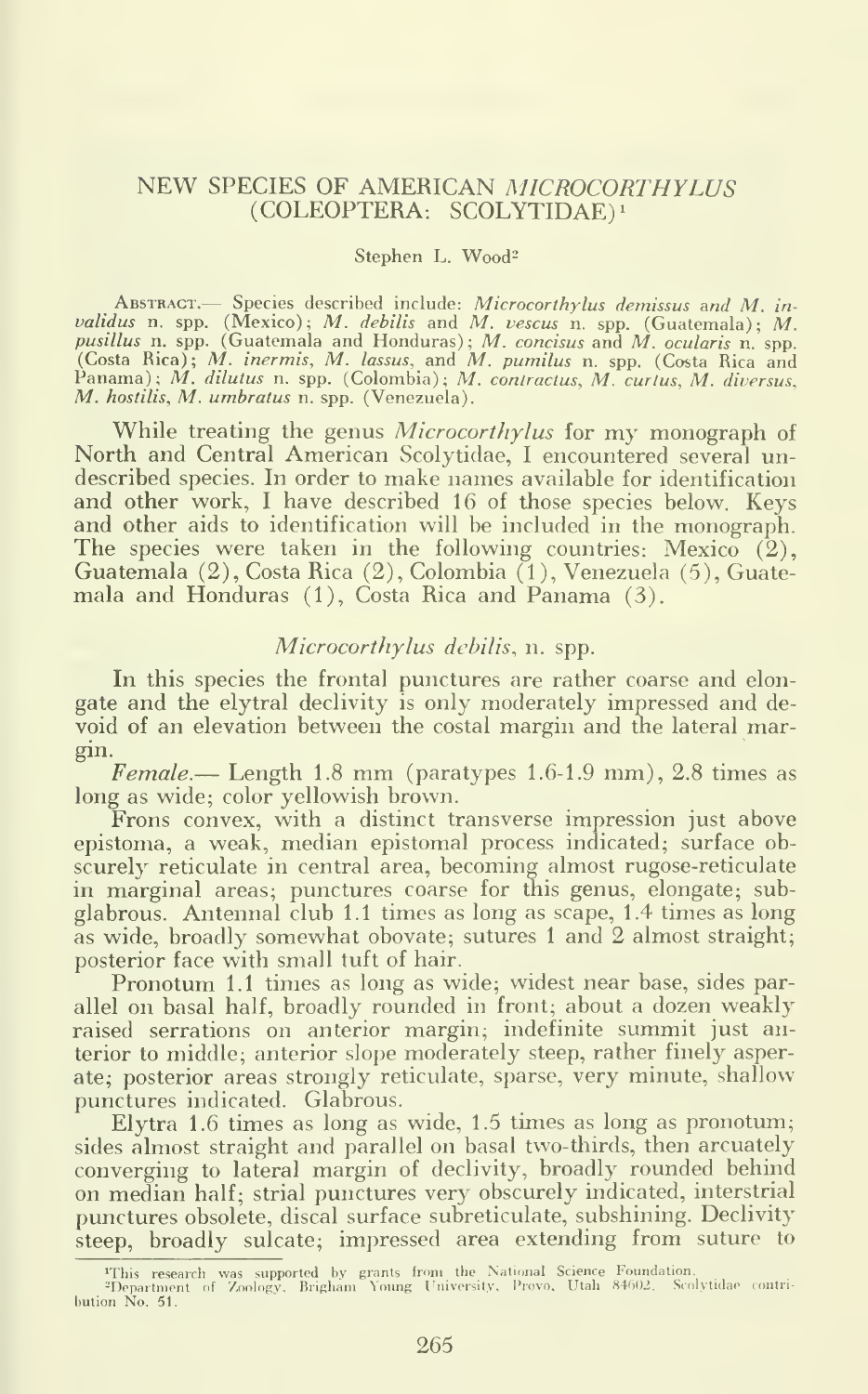about striae <sup>1</sup> above and to striae 3 or 4 below; sutural interstriae feebly, abruptly elevated, forming a distinct, continuous crest on its lateral margin on right elytron; lateral margins increase in height gradually on upper two-thirds, obsolete below, crest of upper half armed by two pairs of rather widely separated, small, pointed denticles: all punctures obsolete; surface reticulate. Glabrous.

Male.— Similar to female except epistomal process forming a definite median tubercle; serrations on anterior margin of pronotum larger.

 $Type$   $Locality$ — Volcan Pacaya, Esquintla, Guatemala.

 $Type Material$ . The male holotype, female allotype, and 28 paratypes were taken at the type locality on  $1-VI-64$ ,  $4000$  ft  $(1300$ m), No. 670, from a broken branch  $3 \text{ cm}$  in diameter by S. L. Wood; other paratypes bear similar data except 2 are No. 669, and 5 are 653 from a woody vine; 23 paratypes are from Volcan Zunil, Quezaltenango, Guatemala, 27-V-64, 3000 ft (1000 m). No. 625, shrub, S. L. Wood.

The holotype, allotype, and paratypes are in my collection.

# Microcorthylus demissus n. sp.

This species is distinguished from *debilis* Wood by the smaller size, by the more shining, less strongly punctured female frons, male frons finely reticulate, and by the less strongly impressed elytral declivity.

 $Female. - Length 1.5 mm (paratypes 1.3-1.5 mm), 2.9 times as$ long as wide; color yellowish brown.

Frons as in *debilis* except central half smooth, shining, punctures not elongate; antennal club 1.3 times as long as scape, 1.5 times as long as wide.

Pronotum as in *debilis* except anterior margin more narrowly rounded.

Elytra as in debilis except declivity less strongly impressed, lateral margins much less strongly elevated.

Male.— Similar to female except frons uniformly, finely reticulate; anterior margin of pronotum armed by six rather coarse serrations; declivital denticles slightly larger.

 $Type Locality.$  Six miles  $(9 \text{ km})$  NE Teziutlan, Puebla, Mexico.

 $Type Material$ — The female holotype, male allotype, and 22 paratypes were taken at the type locality on 2-VII-67, 4800 ft (1500 m), No. 137, Miconia, S. L. Wood; other paratypes taken at the same locality by me include 11, No. 149, tree branch and 19 taken 27-VI-53, tree branch.

The holotype, allotype, and paratypes are in my collection.

# Microcorthylus ocularis, n. sp.

This species is distinguished from *demissus* Wood by the absence of a median epistomal tubercle, by the narrow frons, by the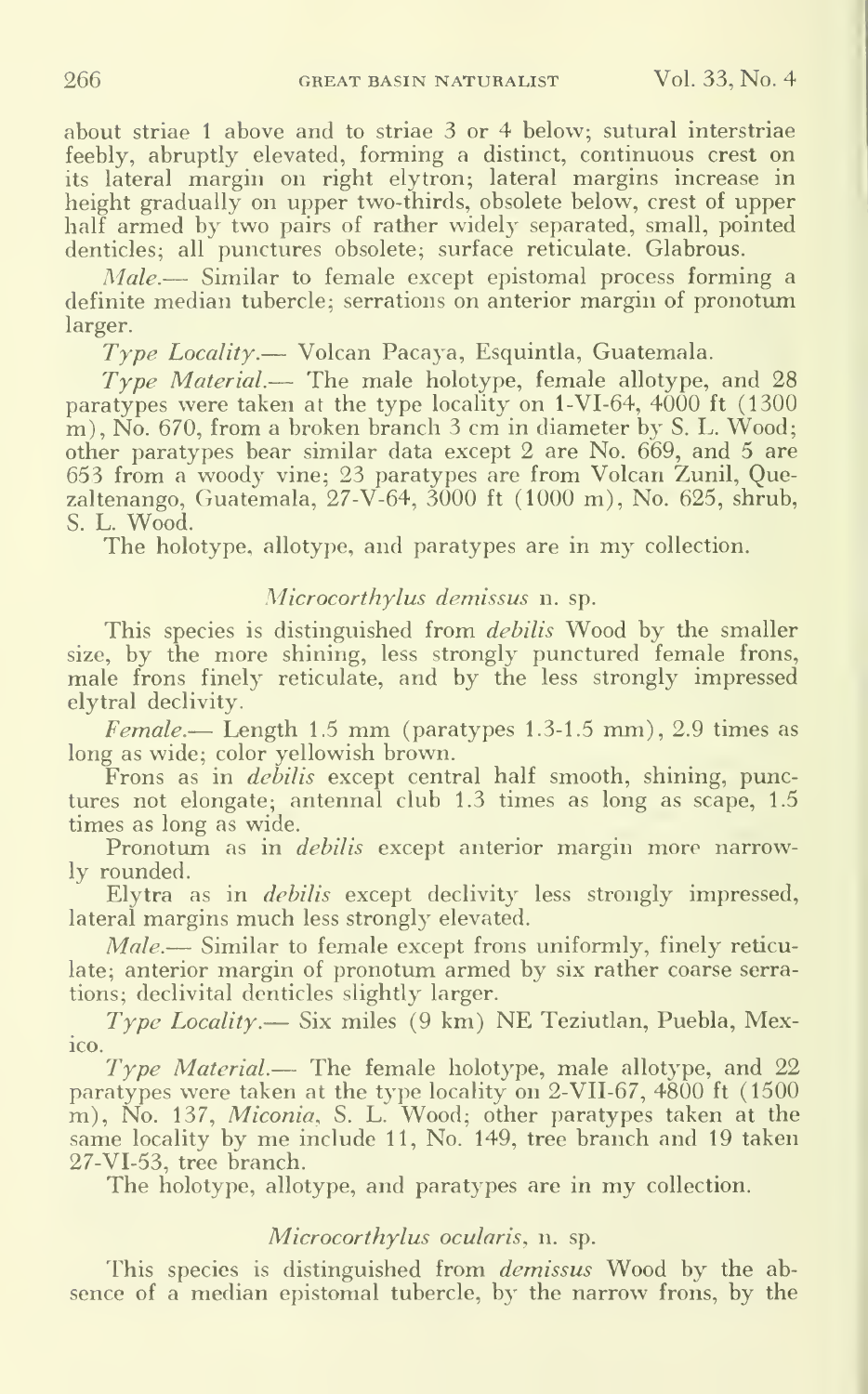enlarged, coarsely faceted eyes, and by the slender body form. Very similar to *dilutus* Wood.

 $Female.$  Length 1.4 mm (paratypes 1.3-1.4 mm), 3.0 times as long as wide; color yellowish brown.

Frons as in *demissus* except mostly reticulate and epistomal tubercle reduced or absent. Eye greatly enlarged, coarsely faceted, frons correspondingly narrower as in *dilitus*. Pronotum and elytra more strongly reticulate.

Type Locality.— Tapanti, Cartago, Costa Rica.

Type Material.— The female holotype and two female para types were taken at the type locality in  $2$ -VII-63, 4000 ft (1300 m). No. 10, in Conostegia oerstediana, by S. L. Wood. Four female para types bear identical data except No. 7B, in *Boehmeria ulmifolia*; one paratype is from 9 miles (15 km) SE Cartago, Cartago, Costa Rica, 24-XI-63, 5600 ft (1800 m). No. 24B Siparuna nicaraguensis, S. L. Wood.

The holotype and paratypes are in my collection.

# Microcorthylus inermis, n. sp.

This species is distinguished from *demissus* Wood by the more strongly impressed elytral declivity, with the lateral margins abruptly but not strongly elevated, by the uniformly, finely, rugosereticulate frons, and by the broader antennal club.

Female.— Length 1.5 mm (paratypes 1.5-1.6 mm), 2.8 times as long as wide; color dark brown.

Frons broadly convex, a conspicuous median tubercle just above epistomal process; entire surface from epistoma to vertex rugosereticulate, minute punctures almost obsolete. Antennal club 1.3 times as long as scape, 1.3 times as long as wide; broadly obovate; a small tuft of setae on posterior face.

Pronotum 1.1 times as long as wide; as in *debilis* except posterior areas much more strongly reticulate.

Elytra 1.8 times as long as wide; as in *debilis* except entire surface uniformly reticulate; declivity more strongly impressed, lateral margins abruptly elevated.

Male. Similar to female except frontal punctures more distinct; antennal club slightly smaller and devoid of tuft of hair on posterior face; serrations on anterior margin of pronotum rather coarse.

 $Type Locality$ . Nine miles (15 km) SE Cartago, Cartago, Costa Rica.

Type Material.— The female holotype and 14 paratypes were taken at the type locality on 24-IX-63, 1800 m, No. 199, Siparuna nicaraguensis, by S. L. Wood; the male allotype and eight paratypes bear identical data except they are No. 248. Thirteen paratypes are from Escasu, San José, Costa Rica, 2-X-63, 1300 m, either No. 215 in Guazuma ulmifolia or No. 218 in <sup>a</sup> cut tree seedhng; and four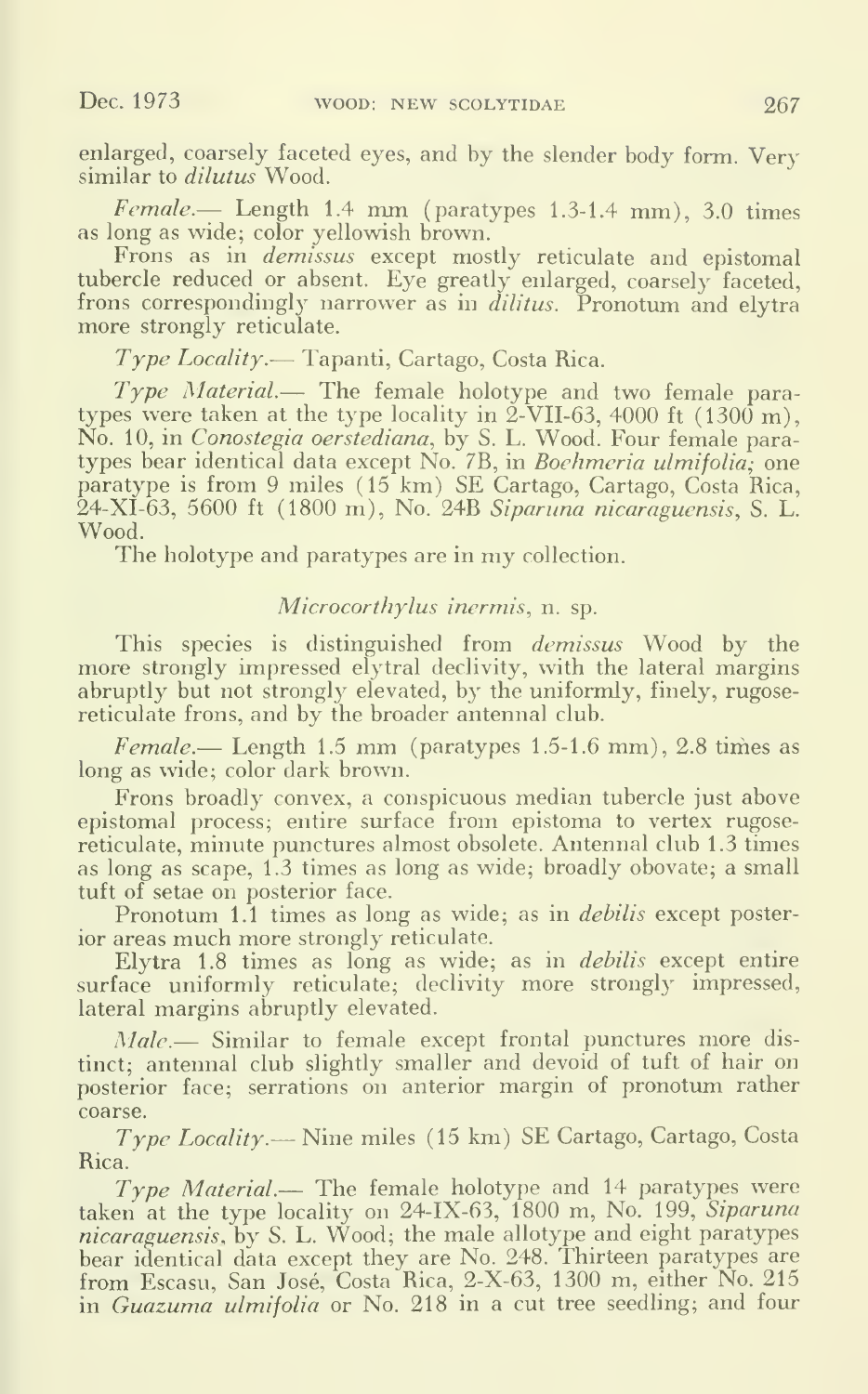paratypes are from Cerro Punta (labeled Volcan Chiriqui), Chiriqui, Panama, 11-1-64, 1800 m, Nos. 381, 399, in woody vines; all by me. The holotype, allotype, and paratypes are in my collection.

# Microcarthylus invalidus, n. sp.

This species is distinguished from *demissus* Wood by the more nearly reticulate frons, by the much more deeply impressed elytral declivity with its margins more abruptly elevated, and by the re ticulate female scutellum.

 $Female.$  Length 1.6 mm (paratypes 1.5-1.6 mm), 2.8 times as long as wide; color light brown.

Frons as in *demissus* except reticulation more intensive in lateral areas. Antennal club 1.2 times as long as wide.

Pronotum 1.2 times as long as wide; as in *demissus*.

Elytra as in demissus except declivity much more strongly impressed; declivity about as in *inermis* Wood except lateral margins of impressed area converge toward base at an angle of about 30 degrees (about 45 degrees in inermis).

Male.— Similar to female except frons rugose-reticulate, punctures minute; antennal club smaller, without tuft of hair on posterior face; anterior margin rather coarsely serrate.

 $Type Locality$ — Four miles (6 km) W Tepic, Nayarit, Mexico.

Type Material.— The female holotype and male allotype were taken at the type locality on  $13\text{-}VIII-65$ ,  $1000$  m, No.  $239$ , from a cut branch, by S. L. Wood. Two paratypes bear identical data ex cept they are No. 240.

# Microcorthylus pumilus, n. sp.

This species differs from all of the preceding forms in having a continuous, submarginal, subacute line extending from the suture to the costal margin to the lateral margin of the declivity; it is also unique in having the female frons very broad, with the mandibles proportionately lengthened.

 $Female.$  Length 1.8 mm  $(1.7-1.9$  mm), 2.9 times as long as wide; color very dark brown.

Frons very broad, particularly below, broadly convex; surface very finely punctured, finely rugose-reticulate to upper level of eyes, smooth and shining above. Antennal club 1.1 times as long as scape, 1.3 times as long as wide; obovate, widest through suture 2; posterior face without a tuft of long hair.

Pronotum 1.2 times as long as wide; sides almost straight and parallel on basal half, very broadly rounded in front; anterior margin weakly serrate; summit indefinite, on anterior third; anterior third finely asperate; posterior areas strongly reticulate, punctures minute, shallow. Glabrous.

Elytra 1.8 times as long as wide, 1.7 times as long as pronotum; sides almost straight and parallel on basal three-fourths, then arcu-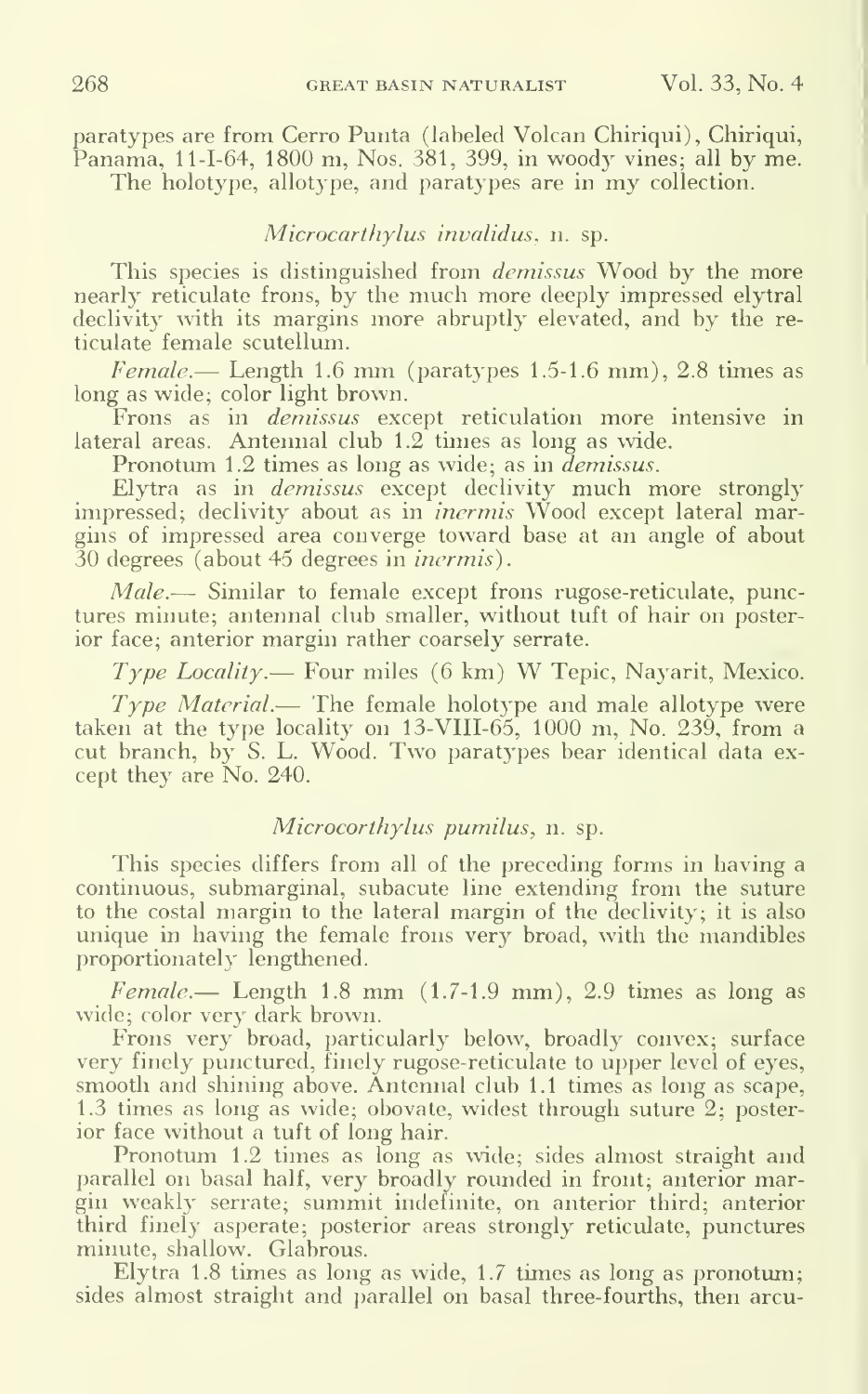ately converging, almost straight behind on median two thirds; strial punctures obscurely indicated, almost obsolete; surface reticulate. Declivity very steep, almost vertical on lower half; rather narrowly sulcate on upper third, broadly impressed below; punctures obsolete, surface reticulate; suture narrowly elevated, lateral margin of this line subacuate, continued without interruption along costal submargin to lateral margin of declivity; impressed area somewhat heart-shaped; spines 1 and 2 almost obsolete. Glabrous except for a few hairlike setae near declivity.

Male.— Similar to female except lower frons normal, not as broad; antennal club more slender; anterior margin or pronotum more strongly serrate, 10 serrations.

Type Locality. — Nine miles (15 km) SE Cartago, Cartago, Costa Rica.

 $Type Material$ — The female holotype, male allotype, and three paratypes were taken at the type locality in 3-VII-63, 1800 m. No. 17B, in cut Conostegia oerstediana branches, by S. L. Wood. One paratype is from Tapanti, Cartago, Costa Rica, 2-VII-63, 1300 m, No. 10, same host; and six paratypes are from Cerro Punta (labeled Volcan Chiriqui), Chiriqui, Panama, 11-1-64, 1800 m. No. 376, from a tree branch; all were taken by me.

The holotype, allotype, and paratypes are in my collection.

# Microcorthylus pusillus, n. sp.

This species is distinguished from *pumilis* Wood by the larger size, by the very different frons, by the tuft of hair on the posterior face of the female antenna, and by the larger declivital denticles.

 $Female. \qquad Length \, 2.0 \, \text{mm}$  (paratypes  $2.0-2.4 \, \text{mm}$ ),  $2.9 \, \text{times}$ as long as wide; color light reddish brown.

Frons with lateral thirds impressed from epistoma to slightly above eyes, median third strongly elevated, attaining a rather broad summit at a level slightly below upper level of eyes; surface reticulate in impressed areas, smooth and shining on median third and on entire area above eyes. Antennal club  $1.\overline{2}$  times as long as wide; a small tuft of hair on posterior face.

Pronotum 1.02 times as long as wide; about as in *pumilus*; 14 serrations on an anterior margin. Glabrous.

Elytra about 1.6 times as long as wide, 1.7 times as long as pro notum; about as in *pumilus* except lower declivity narrower, and spines <sup>1</sup> and 2 small, but distinctly larger.

Male.— Similar to female except frons broadly, rather evenly convex; with a short median carina on lower fourth, central area very slightly elevated, surface reticulate and with moderately coarse, shallow punctures; serrations on anterior margin of pronotum slightly larger.

 $Type$  *Locality*.  $\equiv$  Buenos Aires, Cortez, Honduras.

 $Type Material$ — The female holotype, male allotype, and six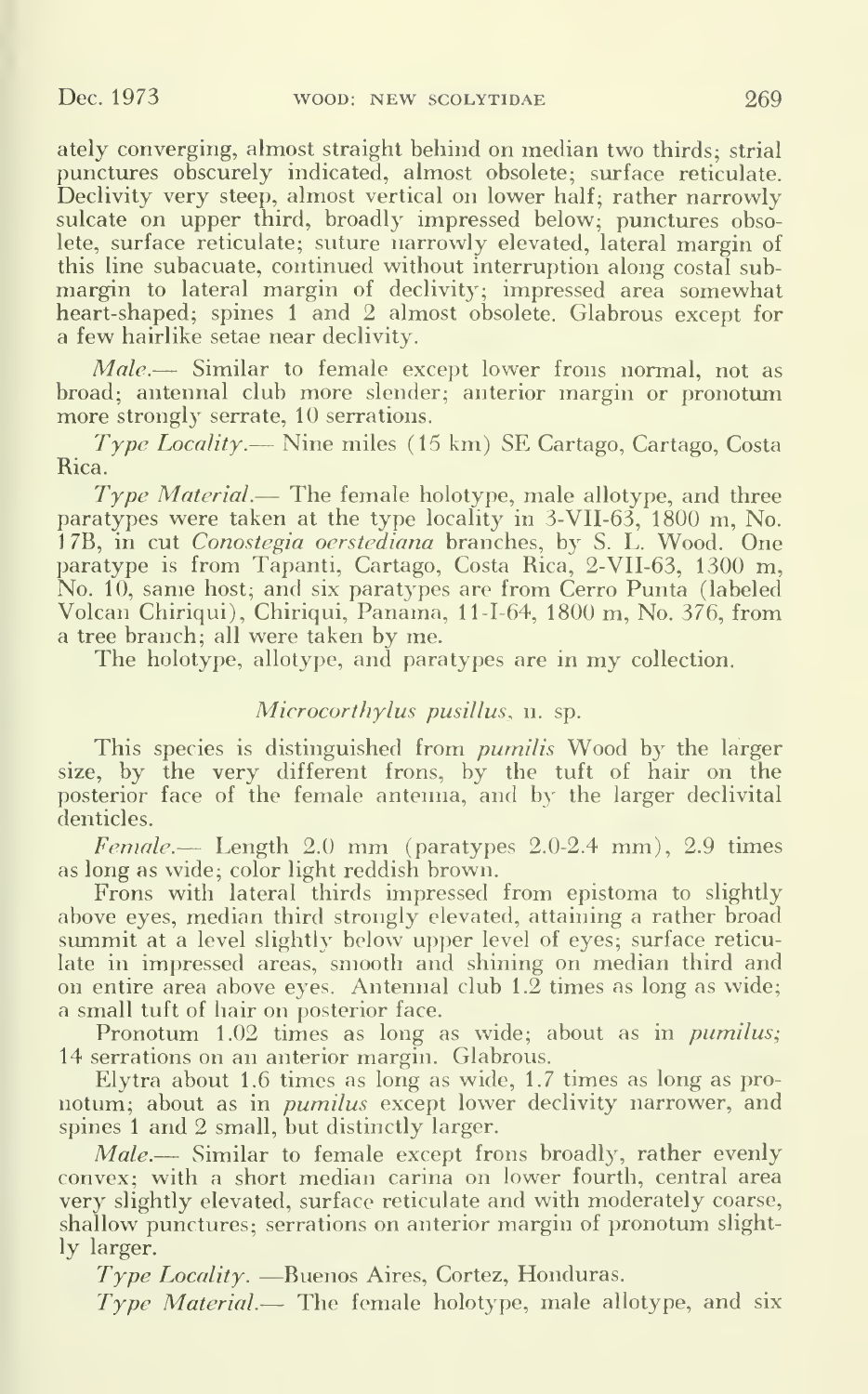paratypes were taken at the type locality on 7-V-64, 2300 m, No. 576B, from <sup>a</sup> tree seedling, by S. L. Wood. Two paratypes are from Volcan Pacaya, Esquintla, Guatemala, l-VI-64, 1300 m, No. 668, tree branch, S. L. Wood.

The holotype, allotype, and paratypes are in my collection.

# Microcorthylus lassus, n. sp.

This species is distinguished from all preceding species in this genus by the complete absence of an elevation or crest on declivital interstriae <sup>1</sup> and by the complete absence of sutures on the male antennal club, suture 1 and the ends of 2 occurring in the female.

 $Female.$  Length 1.5 mm (paratypes 1.5-1.6 mm), 2.8 times as long as wide; color dark brown.

Frons as in *pumilus* Wood except mandibles normal. Antennal club 1.5 times as long as scape, 1.2 times as long as wide, suture <sup>1</sup> complete, 2 obsolete except at extreme margins.

Pronotum and elytral disc as in *pumilus*. Elytral declivity essentially as in *debilis* Wood except interstriae 1 not elevated. its lateral crest entirely obsolete; all punctures obsolete; surface reticulate.

Male.— Similar to female except sutures on antennal club obsolete (one specimen with suture 1 very feebly indicated); anterior margin of pronotum armed by two basally contiguous, coarse, pointed serrations.

 $Type$  Locality. Tapanti, Cartago, Costa Rica.

Type Material.— The female holotype, male allotype, and two paratypes were taken at the type locality on 17-VIII-63, 1300 m, No. 106, from a woody vine, by S. L. Wood. Three paratypes are from Cerro Punta (labeled Volcan Chiriqui), Chiriqui, Panama, 11- 1-64, 1800 m. No. 388, tree seedling, S. L. Wood.

The holotype, allotype, and paratypes are in my collection.

### Microcorthylus concisus, n. sp.

This species is distinguished from grandiclavatus Eggers by the smaller size, by the uniformly convex female frons, and by the less strongly impressed elytral declivity.

Female.— Length 1.8 mm (paratypes 1.6-1.8 mm), 2.6 times as long as wide; color dark brown.

Frons broadly convex, a slight transverse impression just above epistoma, a short, weak, median carina at epistomal margin; central area almost smooth, lower and lateral areas rugose-reticulate, punctures fine in smooth area, slightly coarser elsewhere. Antenna about as in M. grandiclavatus.

Pronotum and elytra as in grandiclavatus except declivity less strongly impressed; punctures and tubercles on declivital striae <sup>1</sup> smaller, varying in number from zero to four.

Male.— Similar to female except frons uniformly rugose-reticulate; anterior margin of pronotum serrate, one or two median pairs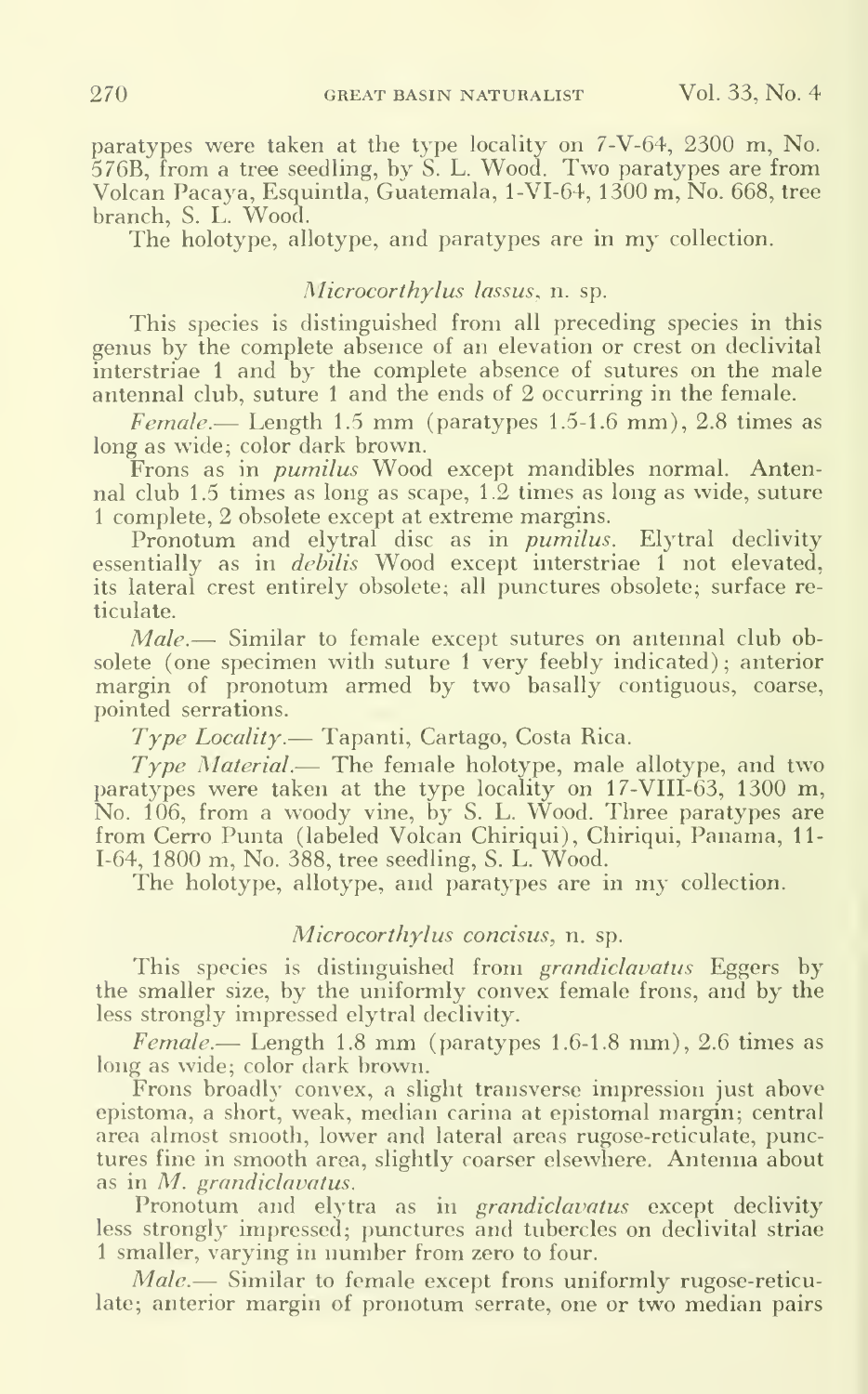larger; elytra obscurely to weakly reticulate; tubercles on declivital striae <sup>1</sup> larger, strial punctures almost or entirely obsolete.

Type Locality.— Volcan, Puntarenas, Costa Rica.

 $T_{Vpe}$  *Material.*— The female holotype, male allotype, and eight paratypes were taken at the type locality on 11-XII-63, 1000 m, No. 304, from a tree branch, by S. L. Wood. Seven paratypes are from San Ignacio de Acosta, San Jose, Costa Rica, 5-VII-63, 1500 m. No. 34, Croton gossypiifolius, S. L. Wood.

The holotype, allotype, and paratypes are in my collection.

# Microcorthylus vescus, n. sp.

This species is distinguished from *concisus* Wood by the larger size, by the absence of a median epistomal carina, by the more nearly strigose punctures on the frons, and by the strongly reticulate male elytra.

Female.— Length 2.1 mm (paratypes 2.0-2.3 mm), 2.5 times as long as wide; color brown.

Frons as in *concisus* except epistomal tubercle not at all carinate; punctures and impressed points slightly larger and more nearly longitudinally strigose.

Pronotum and elytra as in *concisus* except punctures on declivital striae <sup>1</sup> obsolete, accompanying tubercles minute.

Male.— Similar to female except frons more uniformly rugosereticulate; anterior margin of pronotum serrate; elytral disc strongly reticulate to declivity (also in female); tubercles and punctures on declivital interstriae 1 larger, but smaller than in *grandiclavatus* Eggers.

 $Type Locality$  — Volcan Zunil, Quezaltenango, Guatemala.

Type Material.— The female holotype, male allotype, and <sup>24</sup> paratypes were taken at the type locality on 27-V-64, 1000 m, No. 628, from a tree seedling, by S. L. Wood.

The holotype, allotype, and paratypes are in my collection.

# Microcorthylus dilutus, n. sp.

This species is distinguished from *ocularis* Wood by the slightly larger size, by the stronger epistomal impression, with the lower frons flattened, and by the smoother elytra with the strial punctures in rows.

Male.— Length 1.6 mm (paralypes 1.5 mm), 2.8 times as long as wide; color yellowish brown (callow?).

Frons rather narrow, less than 1.2 times greatest width of eye; convex, somewhat flattened below, transversely impressed immediately above epistomal margin; surface almost smooth, with a few small, shallow punctures; vestiture very sparse, inconspicuous. Eye almost twice as large as in other species, very coarsely faceted. Antennal club large, 1.5 times as long as scape, 1.3 times as long as wide; sutures 1 and 2 almost straight.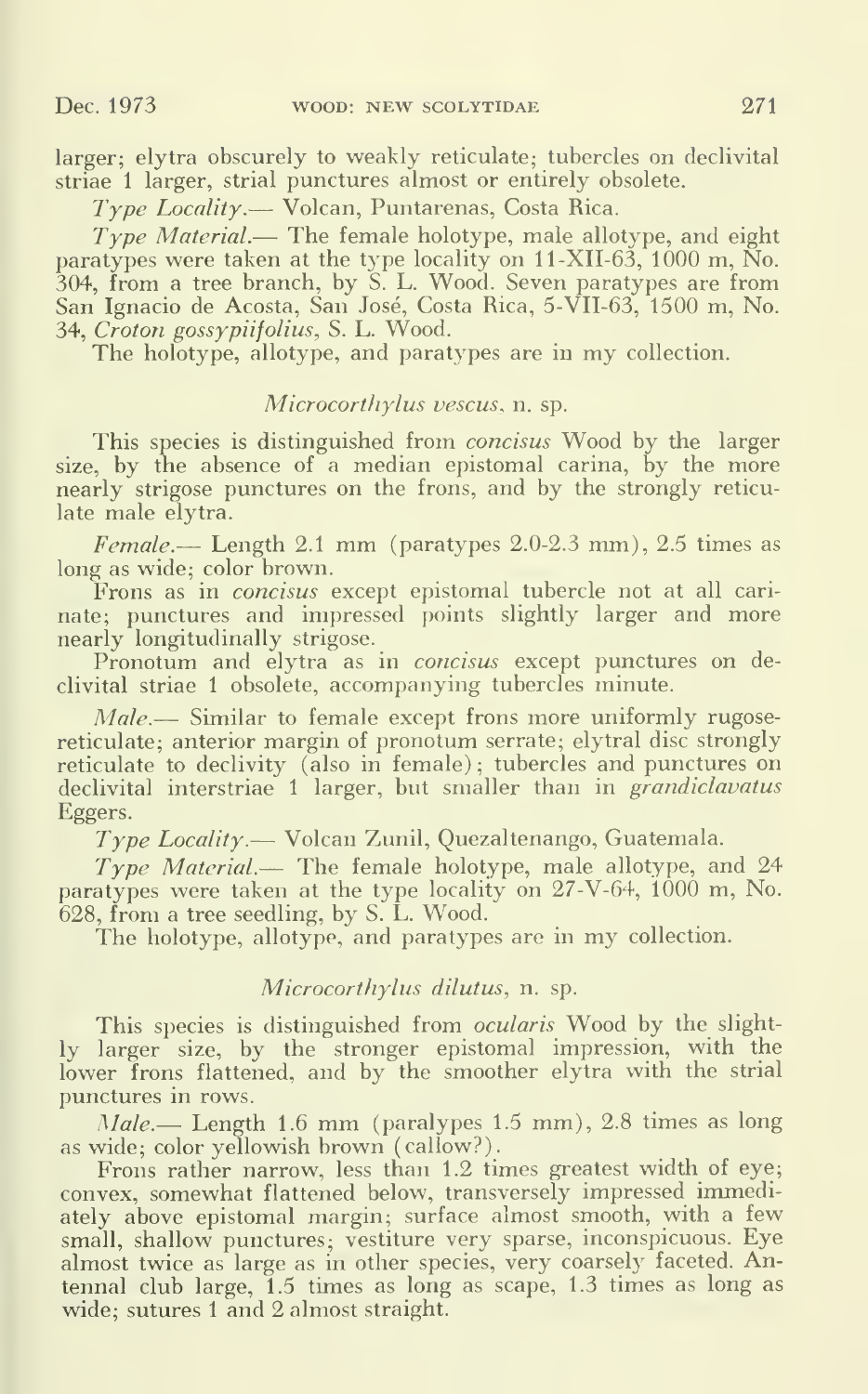Pronotum 1.1 times as long as wide; essentially as in lassus Wood except anterior margin very weakly serrate.

Elytra 1.9 times as long as wide, 1.8 times as long as pronotum; sides almost straight and parallel on basal three-fourths, very broadly rounded behind; disc almost smooth, subshining, strial punctures rather obscurely indicated, in rows. Declivity steep, shallowly sulcate, contours about as in *demissus* Wood; sutural interstriae weakly elevated, its lateral margin abrupt; surface reticulate.

Female.— Similar to male in all respects.

 $Type Locality$ — Piedras Blancas, 10 km E Medellin, Antioquia, Colombia.

Type Material.— The male holotype, female allotype, and one paratype were taken at the type locality on 15-VII-70, 2500 m, No. 658, from a species of Guttiferae, by S. L. Wood.

The holotype, allotype, and paratypes are in my collection.

# Microcorthylus hostilis, n. sp.

This species is somewhat similar to rufotestaceus Schedl but is distinguished by the larger size, by having the anterior margin of the pronotum armed in both sexes, by the slightly different frons, and by the complete absence of two large pits in declivital striae <sup>1</sup> in the male.

Female.— Length 2.6 mm (paratypes  $2.6$ -2.7 mm), 2.5 times as wide; color dark brown.

Frons convex, a weak transverse impression just above epistoma, a low, blunt, median epistomal tubercle almost attaining epistomal margin, tubercle larger and nearer margin than in *rufotestaceus*; surface uniformly rugose-reticulate on lower two-thirds of area be low eyes, more nearly reticulate on sides above, central area almost smooth and shining to vertex, punctures small, shallow, not close. Posterior face of antennal club with several long setae not exceeding tip of club.

Pronotum and elytra as in *rufotestaceus* except anterior margin of pronotum armed by at least two rather coarse, median serrations; and declivital spines <sup>1</sup> and 2 almost obsolete, lower declivity with several very small, irregularly placed granules. Fine vestiture as in *rufotestaceus*.

Male.— Similar in all respects to female except antennal club without long setae on posterior face.

 $Type$  Locality. Thirty km N Merida, Merida, Venezuela.

Type Material.— The female holotype, male allotype, and <sup>10</sup> paratypes were taken at the type locality on 8-1-70, 2200 m, No. 226, from a broken branch, by S. L. Wood.

The holotype, allotype, and paratypes are in my collection.

# Microcorthylus diversus, n. sp.

This species is distinguished from *hostilis* Wood by the slightly smaller size, by the idenfinite epistomal tubercle, by the differ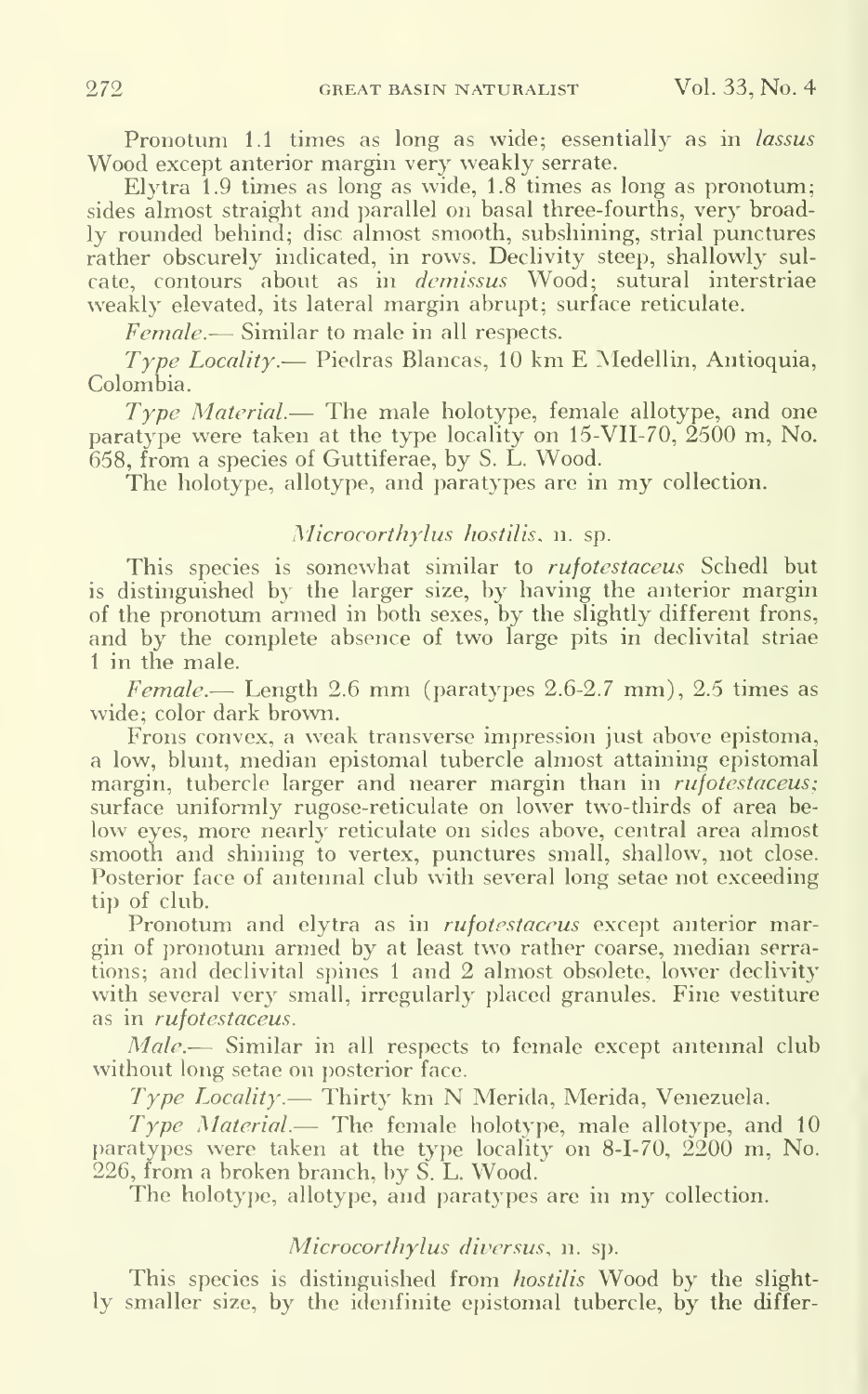ent frons, and by the row of punctures on declivital striae <sup>1</sup> of the male.

 $Male$ — Length 2.3 mm (paratypes 2.2-2.4 mm), 2.5 times as long as wide; color dark brown.

Frons as in *hostilis* except epistomal tubercle essentially absent; rugose-reticulate area extending above eyes.

Pronotum and elytra as in *hostilis* except striae 1 on upper half of declivity with a series of seven  $(8 \text{ to } 11 \text{ in }$  paratypes) rather small, deep punctures; lower area of declivity more nearly reticulate and with fewer granules.

Female.— Similar to male except transverse impression above epistoma more distinct; frons from just below upper level of eves to vertex smooth, brightly shining, with moderately abundant fine punctures and impressed points, antennal club with a few long hairs on posterior face; punctures on declivital striae <sup>1</sup> minute to obsolete.

 $Type$  *Locality*.— La Carbonera Experimental Forest, 50 km (airline) NW Merida, Merida, Venezuela.

Type Material.— The male holotype, female allotype, and <sup>27</sup> paratypes were taken at the type locality on  $10\text{-}XI-69$ ,  $2500 \text{ m}$ , Nos. 124, 126, 127 (type), from cut *Nectantra* seedlings, by S. L. Wood; 28 paratypes bear similar data except 27-X-69, No. 91A; 18 paratypes are from Colonia Tovar, Aragua, Venezuela, 4-V-70 1700 m, No. 485, Nectandra, S. L. Wood.

The holotype, allotype, and paratypes are in my collection.

# Microcoorthylus umbratus, n. sp.

This species is distinguished from *diversus* Wood by the smaller size, by the different frons in both sexes, by the much less strongly impressed elytral declivity, and by the much smaller punctures on the male striae <sup>1</sup>

 $Male$ — Length 1.9 mm (paratypes 1.9-2.2 mm), 2.5 times as long as wide; color brown to very dark brown.

Frons as in *diversus* except strongly rugose-reticulate from epistoma to vertex; rather dull.

Pronotum and elytral disc as in *diversus* except anterior margin of pronotum with up to six serrations; elytral declivity much less strongly impressed, lateral convexities rather weakly elevated, dull, finely reticulate, striae 1 with about eight (7-11 in paratypes) minute punctures on middle half of declivity.

Female.— Similar to male except lower third of frons abruptly, rather shallowly impressed (stronger than in female *diversus*), upper area on median half smooth, brightly shining; posterior face of antennal club with several long hairs; anterior margin of pronotum feebly serrate; punctures on declivital striae <sup>1</sup> obsolete.

Type Locality. La Carbonera Experimental Forest, 50 km (airline) NW Merida, Merida, Venezuela.

Type Material.— The male holotype, female allotype, and nine paratypes were taken at the type locality on  $10-XI-69$ ,  $2500$  m, Nos.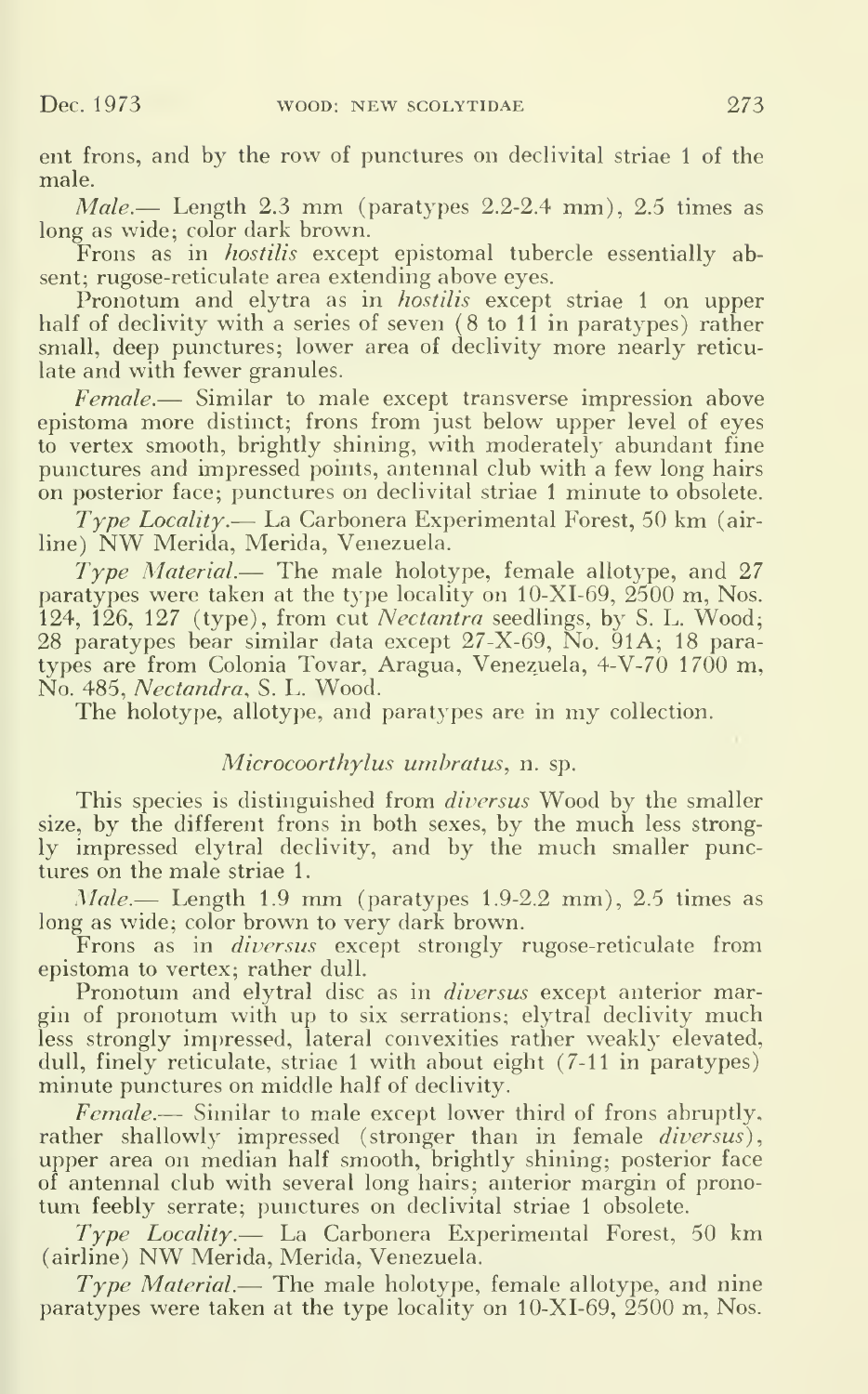125, 126 (type), 127, from cut Nectandra seedlings, by S. L. Wood; 14 paratypes bear similar data except 27-X-69, 91A; 3 paratypes are from the Merida Teleferico, Merida, Venezuela, 27-11-70, 2500 m. No. 332, Nectandra, S. L. Wood.

The holotype, allotype, and paratypes are in my collection.

# Microcorthylus curtus, n. sp.

This species differs from all of the preceding species in having the lateral margin of the declivity continued at the base to the suture, and in having the face of the declivity finely punctured, not reticulate.

 $Male$ — Length 1.6 mm (paratypes 1.5-1.7 mm), 2.5 times as long as wide; color dark brown.

Frons evenly convex from epistoma to vertex; surface rugosereticulate from epistoma to upper level of eyes, upper areas almost smooth, with numerous impressed points and a few rather fine, shallow punctures; vestiture inconspicuous. Antennal club 1.5 times as long as scape, 1.15 times as long as wide, subcircular; sutures 1 and 2 clearly indicated.

Pronotum and elytral disc essentially as in *diversus* Wood, except elytral disc on posterior third weakly reticulate with some small, smooth, shining areas. Elytral declivity subvertical, broadly impressed, not sulcate at base; lateral margins moderately, rather abruptly elevated on upper two-thirds, continued to suture, armed in usual position by minute spines <sup>1</sup> and 2; declivital face minutely, densely punctured. Vestiture confined to declivital face, of very short, fine, abundant hair.

Female.— Similar to male except anterior margin of pronotum unarmed.

Type Locality. — Twenty km SW El Vigia, Merida, Venezuela.

Type Material.— The male holotype, female allotype, and six paratypes were taken at the type locality on  $10\text{-}XII-69, 50$  m, No. 190, from a cut tree seedling, by S. L. Wood.

The holotype, allotype, and paratypes are in my collection.

# Microcorthylus contractus, n. sp.

This species is distinguished from *curtus* Wood by the more extensively reticulate, subaciculate frons, by the more numerous serrations on the anterior margin of the pronotum, and by the less extensive, more shallowly impressed elytral declivity.

Male.— Length 1.4 mm (paratypes 1.4-1.6 mm), 2.5 times as long as wide; color brown.

Frons as in *curtus* except abundant impressed points longitudinally strigose.

Pronotum and elytra as in curtus except anterior margin of pronotum armed by about 14 serrations of about equal size; elytral declivity strongly reticulate to declivity. Elytral declivity trangular-